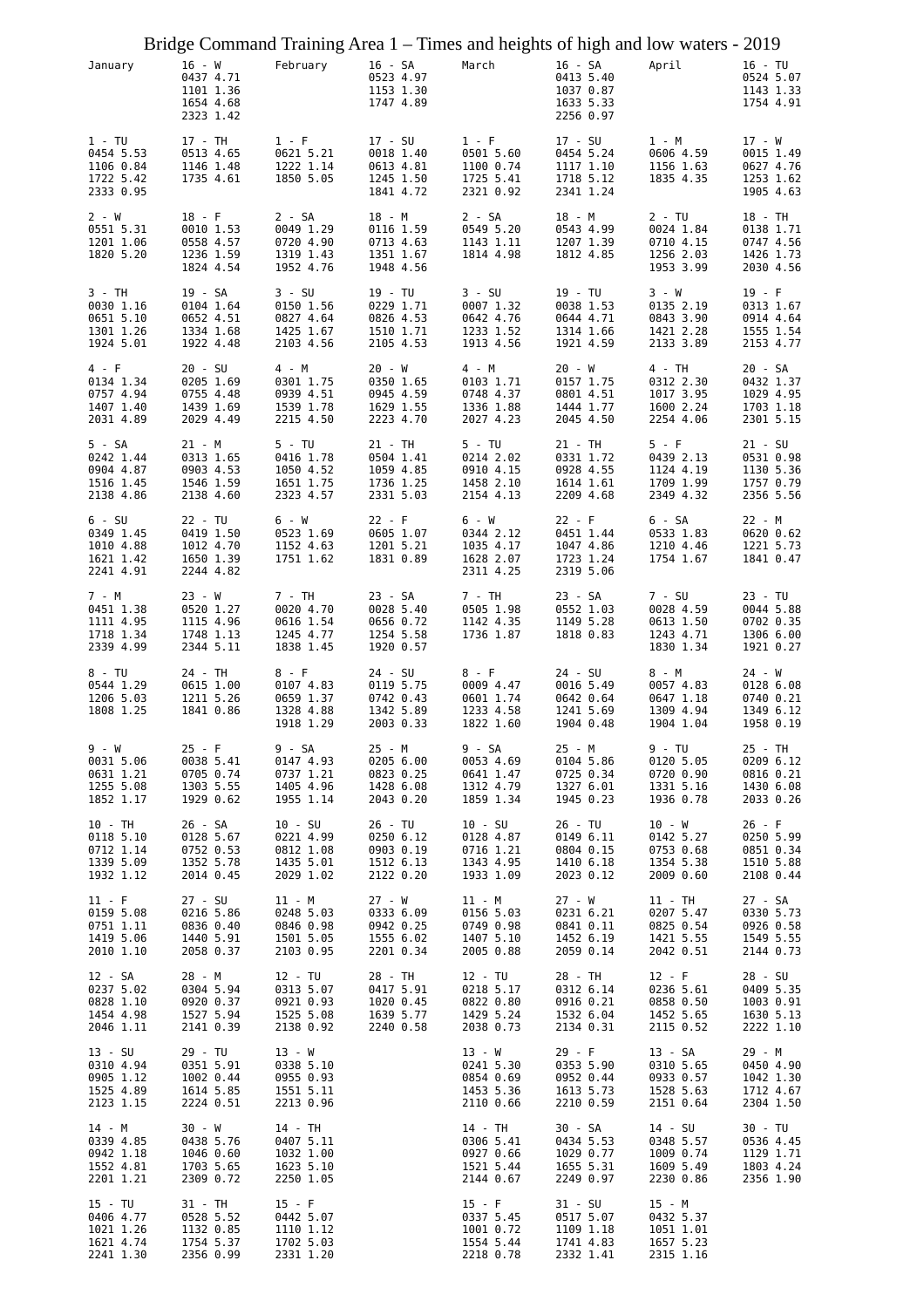|                                                              | Bridge Command Training Area 1 – Times and heights of high and low waters - 2019 |                                                              |                                                               |                                                              |                                                              |                                                              |                                                               |
|--------------------------------------------------------------|----------------------------------------------------------------------------------|--------------------------------------------------------------|---------------------------------------------------------------|--------------------------------------------------------------|--------------------------------------------------------------|--------------------------------------------------------------|---------------------------------------------------------------|
| May                                                          | 16 - TH<br>0003 1.38<br>0617 4.88<br>1240 1.49<br>1854 4.79                      | June                                                         | $16 - SU$<br>0212 1.37<br>0824 4.95<br>1448 1.35<br>2059 4.98 | July                                                         | 16 - TU<br>0237 1.40<br>0858 4.90<br>1512 1.43<br>2132 4.89  | August                                                       | $16 - F$<br>0425 1.76<br>1053 4.57<br>1701 1.71<br>2326 4.64  |
| 1 - W<br>0635 4.05<br>1227 2.07<br>1916 3.90                 | $17 - F$<br>0122 1.55<br>0733 4.74<br>1405 1.57<br>2013 4.74                     | 1 - SA<br>0144 2.15<br>0825 3.87<br>1420 2.14<br>2102 3.91   | 17 - M<br>0323 1.30<br>0933 5.04<br>1556 1.24<br>2205 5.11    | 1 - M<br>0157 1.91<br>0753 4.12<br>1428 1.90<br>2025 4.15    | $17 - W$<br>0346 1.43<br>1006 4.89<br>1620 1.41<br>2238 4.92 | $1 - TH$<br>0313 1.78<br>0902 4.38<br>1548 1.72<br>2138 4.44 | 17 - SA<br>0534 1.63<br>1157 4.72<br>1802 1.54                |
| 2 - TH<br>0103 2.21<br>0806 3.81<br>1346 2.29<br>2057 3.80   | 18 - SA<br>0248 1.52<br>0853 4.80<br>1527 1.43<br>2130 4.90                      | $2 - SU$<br>0255 2.09<br>0934 3.98<br>1527 2.00<br>2201 4.08 | 18 - TU<br>0426 1.16<br>1035 5.19<br>1655 1.08<br>2304 5.27   | $2 - TU$<br>0300 1.85<br>0857 4.21<br>1530 1.78<br>2127 4.30 | 18 - TH<br>0451 1.38<br>1109 4.96<br>1721 1.33<br>2339 5.01  | $2 - F$<br>0422 1.63<br>1013 4.54<br>1654 1.52<br>2247 4.67  | $18 - SU$<br>0024 4.81<br>0626 1.45<br>1249 4.90<br>1848 1.35 |
| 3 - F<br>0231 2.31<br>0941 3.85<br>1515 2.26<br>2217 3.94    | $19 - SU$<br>0402 1.30<br>1004 5.04<br>1634 1.15<br>2235 5.19                    | 3 - M<br>0357 1.88<br>1024 4.20<br>1623 1.75<br>2244 4.33    | 19 - W<br>0521 1.00<br>1131 5.35<br>1746 0.93<br>2358 5.42    | 3 - W<br>0400 1.69<br>0956 4.40<br>1628 1.58<br>2224 4.52    | $19 - F$<br>0548 1.28<br>1207 5.06<br>1814 1.22              | 3 - SA<br>0524 1.38<br>1118 4.82<br>1753 1.23<br>2347 4.98   | 19 - M<br>0112 4.97<br>0708 1.26<br>1334 5.04<br>1927 1.18    |
| 4 - SA<br>0352 2.16<br>1046 4.06<br>1624 2.03<br>2310 4.19   | 20 - M<br>0502 1.00<br>1104 5.35<br>1728 0.86<br>2331 5.50                       | 4 - TU<br>0448 1.60<br>1102 4.47<br>1711 1.45<br>2320 4.62   | 20 - TH<br>0610 0.87<br>1223 5.47<br>1832 0.83                | 4 - TH<br>0455 1.46<br>1051 4.66<br>1721 1.33<br>2316 4.80   | 20 - SA<br>0033 5.11<br>0637 1.17<br>1258 5.15<br>1859 1.13  | $4 - SU$<br>0620 1.08<br>1214 5.15<br>1845 0.92              | 20 - TU<br>0153 5.08<br>0745 1.10<br>1411 5.12<br>2002 1.04   |
| $5 - SU$<br>0450 1.87<br>1129 4.32<br>1713 1.71<br>2346 4.46 | $21 - TU$<br>0552 0.73<br>1156 5.63<br>1814 0.62                                 | 5 - W<br>0533 1.30<br>1137 4.78<br>1754 1.16<br>2355 4.93    | $21 - F$<br>0047 5.50<br>0653 0.81<br>1310 5.51<br>1913 0.79  | $5 - F$<br>0546 1.20<br>1141 4.95<br>1810 1.08               | 21 - SU<br>0122 5.17<br>0720 1.09<br>1344 5.19<br>1940 1.06  | 5 - M<br>0040 5.32<br>0709 0.78<br>1305 5.48<br>1932 0.64    | $21 - W$<br>0228 5.13<br>0818 0.98<br>1443 5.14<br>2035 0.94  |
| 6 - M<br>0534 1.54<br>1200 4.60<br>1753 1.37                 | 22 - W<br>0020 5.73<br>0635 0.54<br>1244 5.81<br>1856 0.48                       | 6 - TH<br>0615 1.02<br>1213 5.08<br>1835 0.90                | 22 - SA<br>0133 5.49<br>0733 0.80<br>1355 5.46<br>1953 0.82   | 6 - SA<br>0005 5.10<br>0634 0.96<br>1228 5.24<br>1857 0.84   | 22 - M<br>0206 5.18<br>0759 1.04<br>1426 5.17<br>2018 1.03   | 6 - TU<br>0130 5.63<br>0755 0.53<br>1353 5.76<br>2017 0.43   | 22 - TH<br>0256 5.14<br>0851 0.91<br>1509 5.13<br>2107 0.89   |
| 7 - TU<br>0014 4.74<br>0612 1.21<br>1226 4.88<br>1830 1.05   | 23 - TH<br>0106 5.86<br>0715 0.45<br>1328 5.87<br>1934 0.44                      | 7 - F<br>0031 5.23<br>0655 0.79<br>1250 5.36<br>1915 0.70    | $23 - SU$<br>0216 5.40<br>0812 0.86<br>1437 5.33<br>2031 0.91 | 7 - SU<br>0052 5.37<br>0719 0.74<br>1315 5.49<br>1941 0.66   | 23 - TU<br>0245 5.14<br>0836 1.03<br>1503 5.09<br>2055 1.04  | 7 - W<br>0217 5.86<br>0838 0.36<br>1440 5.94<br>2059 0.32    | $23 - F$<br>0320 5.12<br>0924 0.88<br>1532 5.11<br>2140 0.90  |
| 8 - W<br>0038 5.02<br>0647 0.91<br>1251 5.16<br>1905 0.79    | 24 - F<br>0149 5.85<br>0752 0.47<br>1410 5.80<br>2010 0.52                       | 8 - SA<br>0110 5.47<br>0735 0.63<br>1330 5.56<br>1955 0.58   | 24 - M<br>0257 5.24<br>0850 0.97<br>1517 5.14<br>2109 1.05    | 8 - M<br>0138 5.59<br>0804 0.59<br>1402 5.67<br>2026 0.55    | $24 - W$<br>0320 5.04<br>0913 1.06<br>1536 4.99<br>2131 1.09 | 8 - TH<br>0302 5.99<br>0920 0.30<br>1525 6.00<br>2141 0.32   | 24 - SA<br>0343 5.10<br>0957 0.92<br>1556 5.09<br>2214 0.97   |
| 9 - TH<br>0105 5.30<br>0723 0.68<br>1320 5.42<br>1940 0.59   | 25 - SA<br>0230 5.71<br>0828 0.59<br>1451 5.60<br>2046 0.68                      | 9 - SU<br>0151 5.63<br>0815 0.55<br>1412 5.68<br>2035 0.55   | 25 - TU<br>0336 5.03<br>0928 1.13<br>1555 4.91<br>2148 1.22   | 9 - TU<br>0225 5.73<br>0848 0.52<br>1449 5.76<br>2110 0.51   | 25 - TH<br>0351 4.93<br>0949 1.12<br>1605 4.87<br>2207 1.17  | 9 - F<br>0348 5.98<br>1002 0.36<br>1612 5.93<br>2223 0.42    | 25 - SU<br>0409 5.07<br>1032 1.02<br>1624 5.04<br>2250 1.10   |
| $10 - F$<br>0136 5.53<br>0758 0.53<br>1352 5.61<br>2015 0.50 | $26 - SU$<br>0311 5.47<br>0905 0.79<br>1531 5.31<br>2123 0.92                    | 10 - M<br>0234 5.70<br>0856 0.57<br>1456 5.69<br>2118 0.61   | $26 - W$<br>0413 4.79<br>1008 1.31<br>1631 4.67<br>2229 1.41  | 10 - W<br>0313 5.77<br>0932 0.53<br>1537 5.76<br>2155 0.56   | $26 - F$<br>0418 4.81<br>1026 1.22<br>1632 4.76<br>2245 1.28 | 10 - SA<br>0435 5.85<br>1044 0.52<br>1659 5.74<br>2306 0.63  | 26 - M<br>0441 5.00<br>1109 1.18<br>1659 4.94<br>2329 1.28    |
| 11 - SA<br>0210 5.68<br>0833 0.49<br>1429 5.71<br>2052 0.51  | 27 - M<br>0350 5.14<br>0943 1.06<br>1610 4.96<br>2203 1.21                       | 11 - TU<br>0320 5.65<br>0940 0.67<br>1544 5.60<br>2203 0.75  | 27 - TH<br>0448 4.56<br>1050 1.50<br>1706 4.45<br>2313 1.59   | 11 - TH<br>0402 5.73<br>1018 0.62<br>1627 5.67<br>2242 0.69  | 27 - SA<br>0446 4.71<br>1105 1.34<br>1701 4.66<br>2326 1.41  | 11 - SU<br>0524 5.61<br>1129 0.77<br>1749 5.45<br>2353 0.92  | 27 - TU<br>0520 4.87<br>1151 1.39<br>1742 4.78                |
| 12 - SU<br>0248 5.71<br>0910 0.55<br>1509 5.68<br>2130 0.62  | 28 - TU<br>0430 4.78<br>1023 1.37<br>1651 4.60<br>2245 1.53                      | 12 - W<br>0410 5.52<br>1028 0.84<br>1637 5.42<br>2254 0.94   | $28 - F$<br>0524 4.36<br>1136 1.68<br>1743 4.28               | $12 - F$<br>0453 5.59<br>1107 0.77<br>1720 5.50<br>2332 0.87 | 28 - SU<br>0518 4.61<br>1148 1.49<br>1737 4.56               | 12 - M<br>0616 5.28<br>1218 1.08<br>1845 5.11                | 28 - W<br>0015 1.51<br>0608 4.68<br>1242 1.62<br>1836 4.58    |
| 13 - M<br>0331 5.62<br>0950 0.71<br>1554 5.53<br>2212 0.83   | 29 - W<br>0512 4.43<br>1109 1.68<br>1735 4.26<br>2335 1.82                       | 13 - TH<br>0505 5.32<br>1122 1.05<br>1734 5.22<br>2352 1.15  | 29 - SA<br>0001 1.76<br>0604 4.21<br>1228 1.83<br>1828 4.16   | 13 - SA<br>0548 5.40<br>1159 0.97<br>1816 5.29               | 29 - M<br>0011 1.56<br>0559 4.51<br>1235 1.63<br>1822 4.46   | 13 - TU<br>0046 1.25<br>0715 4.94<br>1316 1.41<br>1948 4.79  | 29 - TH<br>0114 1.72<br>0708 4.48<br>1350 1.81<br>1944 4.41   |
| 14 - TU<br>0418 5.42<br>1036 0.96<br>1644 5.29<br>2302 1.10  | 30 - TH<br>0601 4.12<br>1203 1.95<br>1831 4.00                                   | $14 - F$<br>0606 5.12<br>1224 1.24<br>1839 5.04              | 30 - SU<br>0056 1.88<br>0654 4.12<br>1326 1.91<br>1923 4.11   | 14 - SU<br>0028 1.08<br>0647 5.19<br>1257 1.18<br>1918 5.09  | 30 - TU<br>0102 1.70<br>0649 4.42<br>1332 1.75<br>1919 4.38  | 14 - W<br>0149 1.55<br>0824 4.66<br>1425 1.67<br>2101 4.58   | $30 - F$<br>0231 1.85<br>0824 4.37<br>1514 1.83<br>2106 4.39  |
| 15 - W<br>0512 5.15<br>1131 1.24<br>1743 5.01                | $31 - F$<br>0034 2.05<br>0706 3.92<br>1308 2.12<br>1945 3.87                     | 15 - SA<br>0059 1.31<br>0713 4.98<br>1335 1.36<br>1948 4.95  |                                                               | 15 - M<br>0129 1.27<br>0751 5.01<br>1402 1.34<br>2024 4.94   | 31 - W<br>0204 1.79<br>0751 4.35<br>1438 1.80<br>2026 4.35   | 15 - TH<br>0304 1.74<br>0939 4.53<br>1545 1.78<br>2217 4.53  | 31 - SA<br>0356 1.76<br>0948 4.46<br>1635 1.63<br>2228 4.60   |